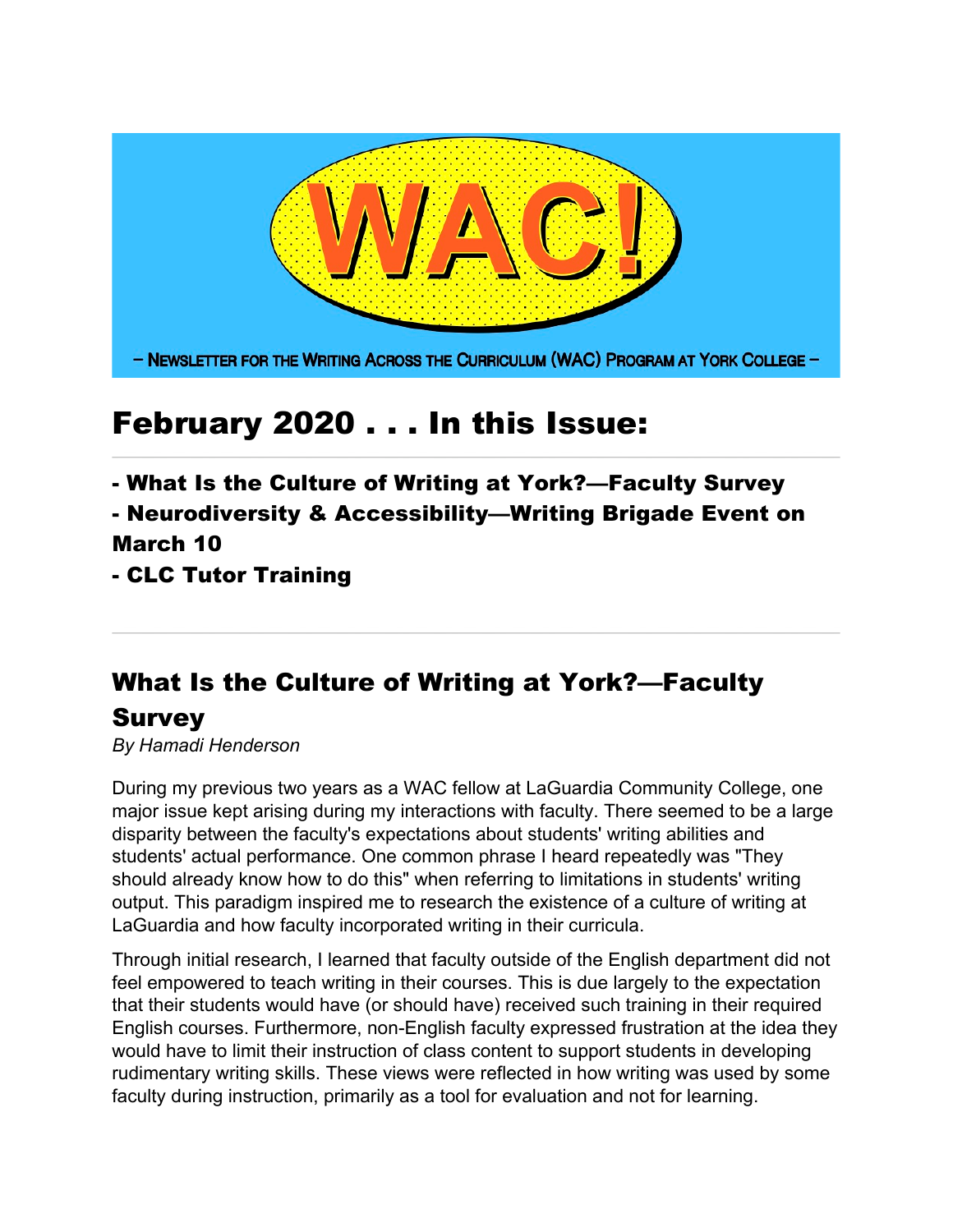However, there were positive findings as well. There seemed to be a culture of faculty adapting their instruction to where their students were instead of where faculty expected them to be. This was not a matter of "lowering standards" but rather providing more support and scaffolding to help their students' learning through writing. During a focus group, faculty discussed modified assignments that were meant to incorporate student interests and current events. Additionally, faculty discussed how they addressed cultural differences among students regarding their writing. These findings provided meaningful guidance for the WAC program at LaGuardia on how to support faculty in using writing.

As I continue my WAC fellowship at York College, I also believe that continuing my research here would be valuable to the school. We released the *Writing Culture Survey: Faculty Practices in Teaching Writing at York* to learn about faculty expectations of and experiences with student writing at York. The current results indicate that most respondents are from the English department. Additionally, most respondents indicated giving students at most three formal writing assignments each semester. These preliminary results mirror my previous findings at LaGuardia and highlight the usefulness of the WAC program in supporting faculty and students alike.

#### Writing Culture Faculty Survey

If you would like to participate in the survey, you can do so by following the link below. Your voice would be greatly appreciated! https://forms.office.com/Pages/ResponsePage.aspx?id=NYNnCwrV00GxUjAUnZMMm0xa-fmVrtJjmO52pDKcE1UQTZZMTRCQ1FLQ1dRVlhCSE5KODdSSFpEOS4u



**Hamadi Henderson is a PhD student in the Educational Psychology department at the CUNY Graduate Center. He earned his bachelor's degree from Dartmouth College in Psychological and Brain Sciences and his subsequent master's degree from Hunter College in Educational Psychology. His studies at the Graduate Center focus on the use of video games and multimedia tools in education. He is currently completing a dissertation investigating the use of virtual reality technology in management among child oncology patients at the Children's Hospital at Montefiore where he serves as a Technology Ambassador.**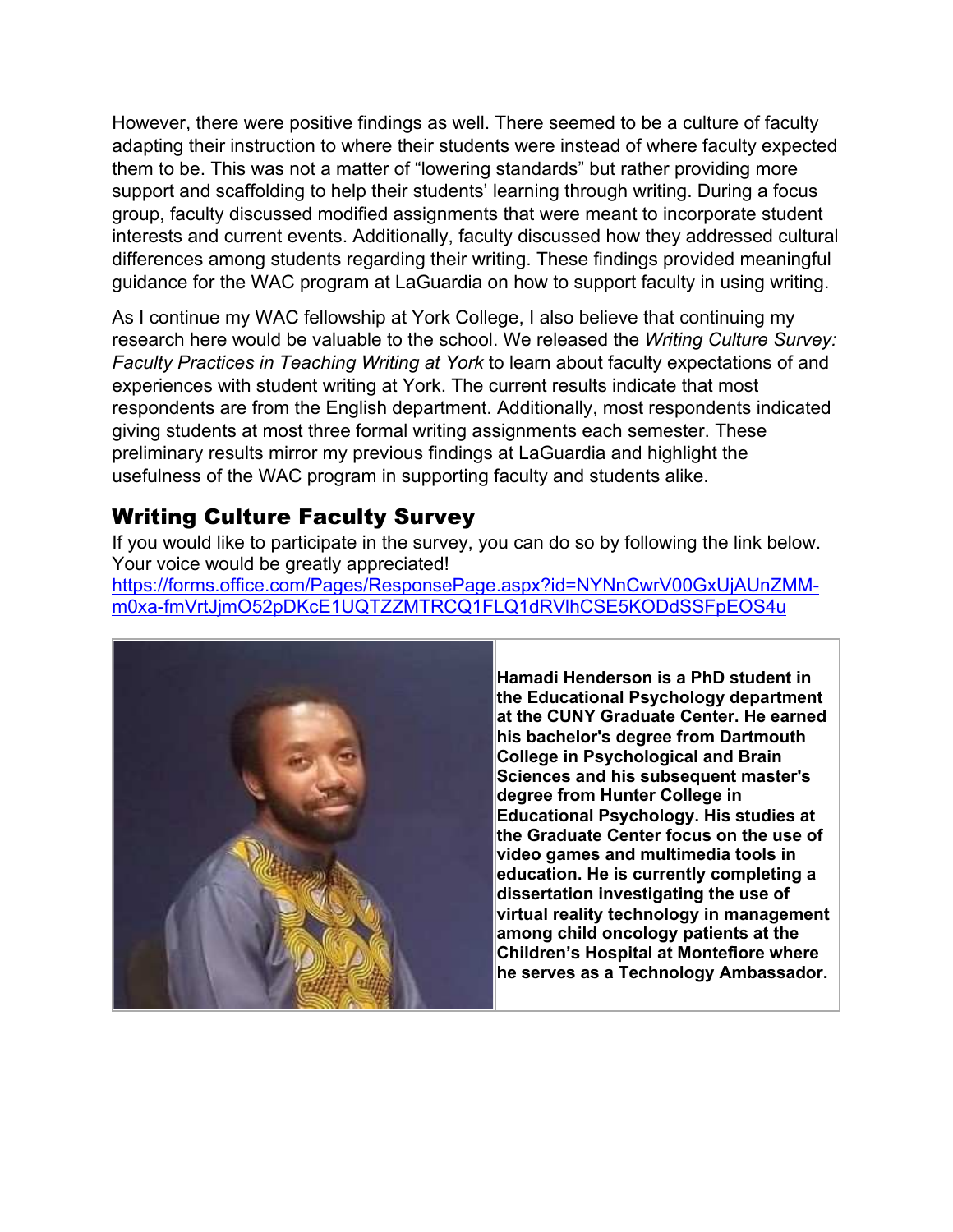## March 10 Writing Brigade with Kristofer Matthias Eckelhoff—Neurodiversity & Accessibility: A Low-Stakes Approach to High-Stakes Writing



All faculty are invited to attend our upcoming Writing Brigade event on Tuesday, March 10, 12-2pm in Academic Core 4D02. We will hear from Kristofer Matthias Eckelhoff, a PhD candidate in musicology at the Graduate Center. This workshop covers the basics of low-stakes writing, how it benefits students and teachers, and how to implement it into your courses. Using assignment examples, we will strategize how to lower the stakes of high-stakes writing assignments without compromising the goals and values of the work. Additionally, we will discuss how two of the most common (and often undiagnosed) "learning disabilities"—ADHD and dyslexia—manifest in the classroom and how we as teachers can better serve our students through minor classroom modifications. Taking this approach not only helps neurodiverse students succeed but also helps all students reduce procrastination, alleviate anxiety, and improve their writing skills.

We look forward to seeing you there!

If you're interested in Eckelhoff's work at Trans Voice Studio, check out his website: https://transvoicestudio.com/



## CLC Tutor Training